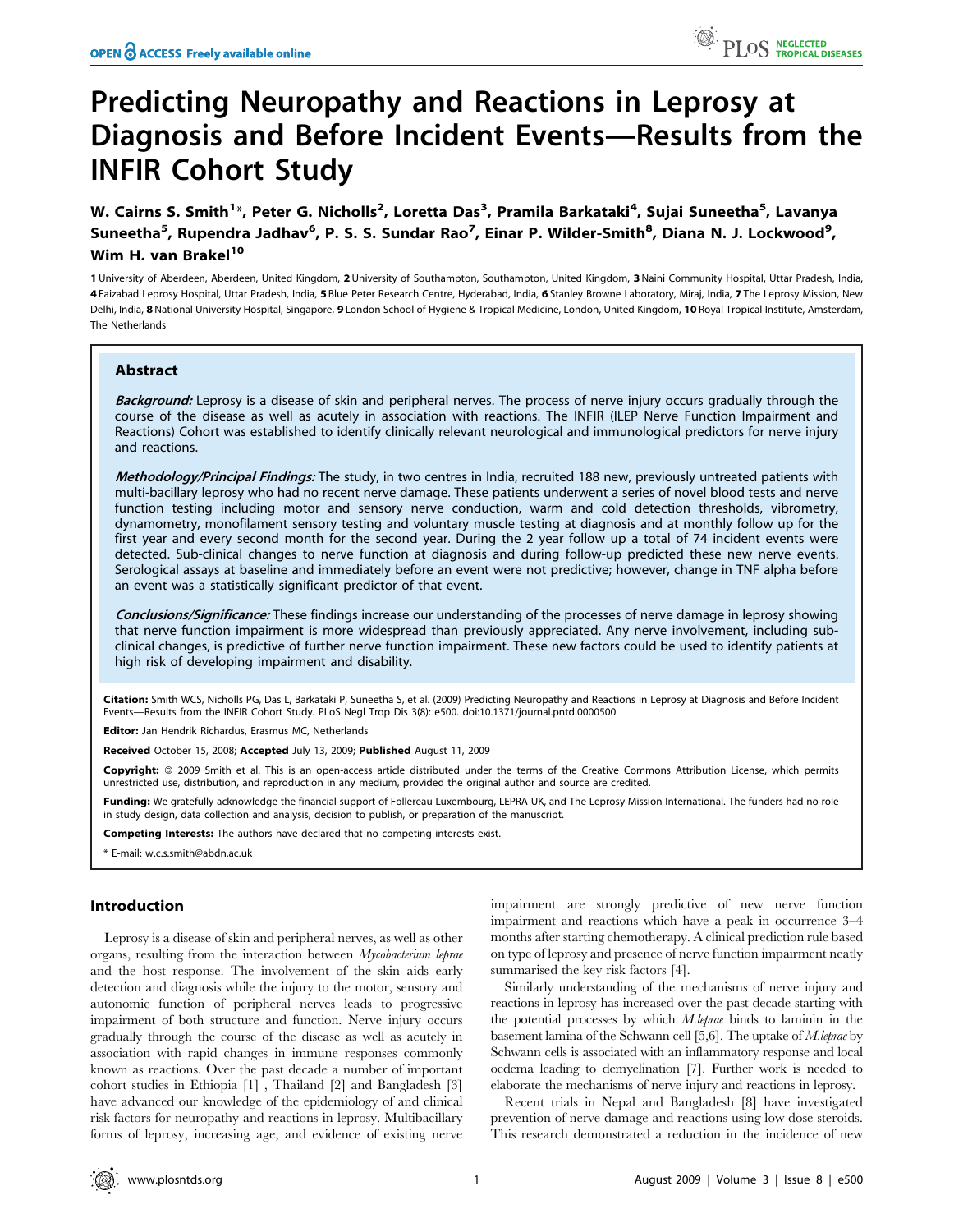#### Author Summary

Leprosy is a disease of skin and peripheral nerves. The skin changes aid early detection and diagnosis, while the nerve damage leads to progressive impairment and disability. The aim of this study was to identify new risk factors at diagnosis and during follow-up that would predict which patients would develop nerve damage. The study, in two centres in India, recruited 188 new previously untreated patients with multi-bacillary leprosy who had no recent nerve damage. These patients underwent a series of novel blood tests and nerve function testing as diagnosis and at monthly follow up. Evidence of sub-clinical changes to nerve function at diagnosis and during follow-up predicted new nerve damage. None of the blood tests at diagnosis predicted further nerve damage while changes to one serological marker, TNF alpha, before an event were predictive. These findings increase our understanding of the processes of nerve damage in leprosy showing that nerve function impairment is more widespread than previously appreciated and that any nerve involvement is predictive of further nerve function impairment. These new factors could be used to identify patients at high risk of developing impairment and disability.

reactions and nerve function impairment in the short term but this effect was not sustained at one year. The reduction was greater in those with no nerve function impairment at diagnosis. Treatment trials of reactions using steroids have shown that long courses are better than shorter courses but their effectiveness is limited [9] while other studies have demonstrated that recovery can occur spontaneously without treatment [10].

Further studies combining both basic research and epidemiology are needed to elucidate the mechanisms of nerve damage and reactions. The INFIR (ILEP Nerve Function Impairment and Reactions) Cohort Study [11] was established to identify clinically relevant neurological and immunological predictors for nerve injury and reactions both at diagnosis and immediately preceding events. New evidence on the risk factors that predict future neuropathy and reactions will contribute to understanding mechanisms as well as being clinically important in targeting follow-up of high risk individuals and in the development of strategies for early detection and prevention. The aim of this study is to assess whether novel haematological, immunological, and neurological parameters measured at diagnosis and prior to events can predict neuropathy and reaction events in patients with newly diagnosed untreated multibacillary leprosy independently of established clinical risk factors.

#### Methods

Newly diagnosed, previously untreated, multibacillary leprosy patients were recruited at one of two specialist leprosy referral centres (The Leprosy Mission Hospitals at Naini and Faizabad) in Uttar Pradesh, North India. Patients who were slit skin smear positive and/ or had six or more skin lesions and/or had involvement of two or more nerve trunks were eligible for inclusion. Eligible patients were invited to participate through a process of informed consent and commenced on a full course of multibacillary (MB) multidrug therapy (MDT). A standardised history using a checklist was taken from all patients recruited to the study and a clinical and neurological examination conducted which included nerve function assessment with motor and sensory nerve conduction testing, warm and cold detection thresholds, vibrometry, dynamometery, monofilament and voluntary muscle testing [11]. Blood sampling and a skin biopsy was performed at recruitment and the specimens were analysed at the Stanley Browne Laboratories in Miraj, Maharashtra and LEPRA Blue Peter Research Centre in Hyderabad. The blood samples were assayed by ELISA for anticeramide and S100 antibodies (Sigma Chemicals, USA), and for antibodies against LAM (lipoarabinomannan) and PGL-1 (phenolic glycolipid 1) provided by Professor Brennan, USA. Serum TNF-alpha was also estimated by ELISA. The patients were followed up monthly for one year and every second month during the second year when repeat nerve function assessment and blood samples were collected.

The outcome events for the analysis presented here included a first occurrence of neuritis, type 1 or reversal reaction, type 2 or erythema nodosum leprosum, new sensory impairment or new motor impairment based on clinical assessments [11]. Excluded were patients exhibiting signs of reaction at diagnosis or reporting recent onset changes in sensory or moter nerve function, recent being defined as duration of 6 months or less. The analysis of risk factors was based on two categories of outcomes – all first incident events (ALL) and first incident events which included new nerve function impairment (NFI). These categories were selected based on expected numbers of events sufficient to conduct analyses and providing categories that represented sufficiently distinct groups. Some patients experienced multiple recurrent or chronic events during follow-up. Identification of risk factors for these outcomes is beyond the scope of the present paper.

The factors included in the analysis were grouped into two types, established factors and novel factors which had not been formally tested in a large enough cohort study. The established risk factors were based on the findings of previous cohort studies [1–3] and which are clinically and routinely measured. In an initial analysis we assessed the predictive value of these variables for the Cohort data and identified a subset with optimal predictive value.

Novel factors are those included in this study that have not been previously assessed in terms of their ability to predict events independent of the established clinical factors. For novel neurological factors, impaired status was defined by applying reference values computed from studies of normal subjects resident in the study area but having no known neurological condition (Papers submitted). Using Cox Proportional Hazard Regression analysis, univariate hazard ratios were calculated for all novel factors at diagnosis and at the assessment immediately prior to the incident event. Hazard ratios for factors measured at two assessments before an event and the change between one and two assessments prior to an event were also calculated, though inevitably this data was unavailable for the 15 patients who had an incident event diagnosed at the first follow-up after diagnosis. Risk factors which showed a hazard ratio that was significantly different from 1 were re-analysed, adjusting for the optimal subset of established risk factors described above.

The overall sample size calculation for the Cohort Study was based on a risk factor present in 20% of the study population and an outcome frequency in the unexposed of 5%. A sample size of 240 was needed to detect a relative risk of 4 and 200 to detect a 20% difference between predictive values. A sample size of 300 was planned based on an estimated loss to follow-up of 10–20%. The exclusions from the analysis presented here caused a reduction in sample size and inevitable reduction in statistical power. Our presentation of results therefore focuses on findings that were replicated across nerves and across nerve functions.

#### Ethical Considerations

Ethical approval for the study was given by the Research Ethics Committee of the Central JALMA Institute for Leprosy in Agra. Informed, written consent was obtained from the study partici-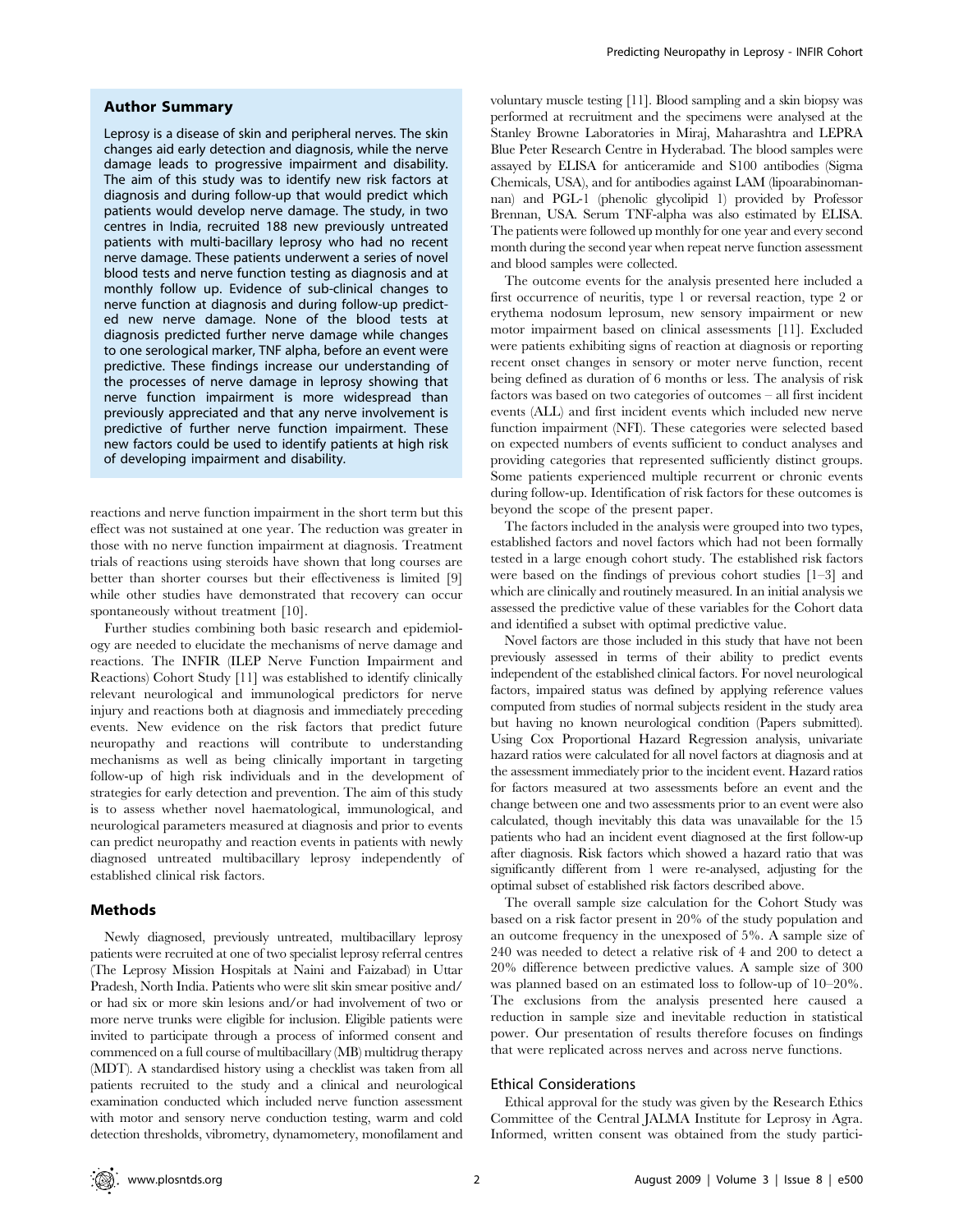

Figure 1. Kaplan-Meier survival to first incident event and to first event with new NFI. doi:10.1371/journal.pntd.0000500.g001

pants before inclusion in to the study using a standard consent form. No financial incentives were given to participants however travel expenses were refunded and where relevant compensation for lost earnings for daily workers.

#### Results

#### The Cohort

The INFIR study cohort recruited 303 new MB leprosy patients, including 115 who had reactions or new neuropathy at the time of diagnosis. The analysis identifying risk factors for a first incident event is therefore based on the 188 patients with no baseline reactions or new neuropathy within the 6 months prior to diagnosis. 78.6% completed MDT and 12 months follow-up. Most were male (71.8%). 143 (76%) had self-reported signs and symptoms of leprosy of more than 6 months duration including 79 (42%) for more than one year. Most were classified as Borderline Tuberculoid BT (66.0%) by Ridley Jopling classification, the remainder were Borderline Lepromatous BL (23.4%) and Lepromatous Lepromatous LL (10.6%). 28% had positive slit skin smear tests and 72% negative. Most had evidence of at least one enlarged nerve (81.4%) and 28% had more than 4 enlarged nerves.

#### Incident Events

74 first incident events were detected through routine assessment and self reporting based on clinical examination including clinical nerve function assessment by sensory and voluntary muscle testing. The survival curve is shown in Figure 1 where 62.2% of first events occurred in the first 4 months and only 7 first events occurred in the second year of follow-up. Of the 74 events, 69 were classed as type 1 (reversal reactions) and 5 as type 2 (ENL reactions), and in 54 the event included a change in nerve function.

### Clinical and Demographic Factors and the Risk of New Events

Seventy four (39.4%) patients (ALL) out of the cohort of 188 had a reaction or nerve function impairment event, in 54 patients this included new nerve function impairment (NFI) . The hazards ratios for the first event (ALL and NFI) for the clinically assessed factors from the history and routine examination are presented in Table 1. The risk of an event increased significantly with increasing age and those having an event were on average 6.5 years older than those who remained event free but there was no difference in risk between men and women. There was little difference in the event rate by clinical classification being 39.5% in BT, 40.9% in BL, and 35.0% in LL patients, and no relationship with being skin smear positive or delay in diagnosis was observed. Nerve enlargement was significantly associated with increased risk of events, both ALL events and NFI events. Having a higher number of skin lesions was associated with increased risk of an event but this was not statistically significant. On the basis of these observations age, sex, nerve enlargement and number of skin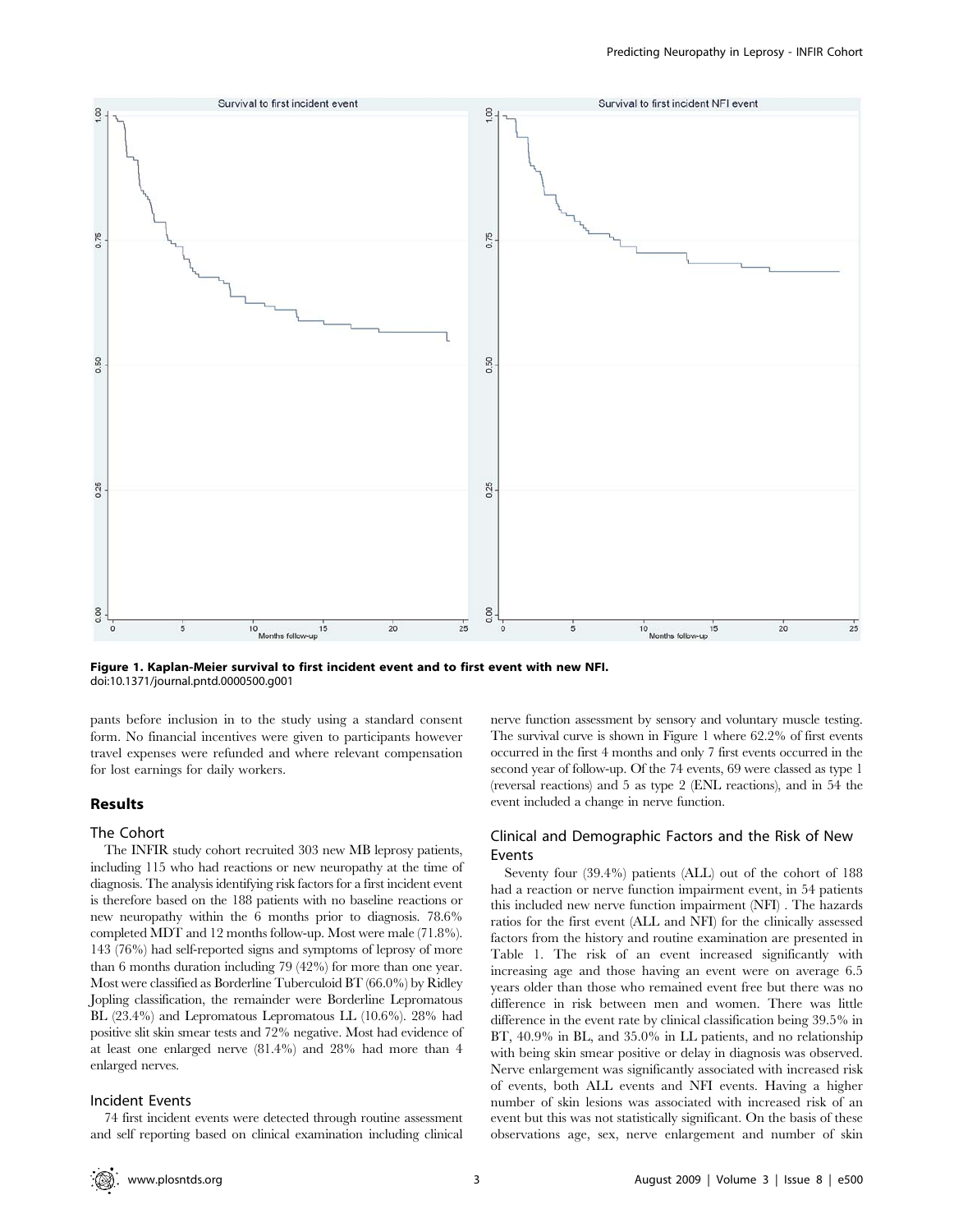Table 1. Clinical risk factors, numbers at risk and univariate hazard ratios and 95% confidence intervals for ALL new events and for new nerve function impairment events (NFI).

|                          | Numbers at risk, hazard ratios and confidence intervals |                     |                     |  |  |
|--------------------------|---------------------------------------------------------|---------------------|---------------------|--|--|
|                          | N                                                       | <b>All Events</b>   | <b>NFI Events</b>   |  |  |
| Age                      |                                                         |                     |                     |  |  |
| Up to $25$               | 69                                                      | $\mathbf{1}$        | 1                   |  |  |
| $26 - 40$                | 73                                                      | $1.29(0.72 - 2.34)$ | $1.51(0.69 - 3.33)$ |  |  |
| $41+$                    | 46                                                      | $2.29(1.28 - 4.08)$ | 3.90 (1.88-8.09)    |  |  |
| Sex                      |                                                         |                     |                     |  |  |
| Male                     | 135                                                     | $\mathbf{1}$        | 1                   |  |  |
| Female                   | 53                                                      | $0.93(0.56 - 1.53)$ | $0.97(0.53 - 1.76)$ |  |  |
| <b>Nerve Enlargement</b> |                                                         |                     |                     |  |  |
| More than 4              | 21                                                      | $1.15(1.01-1.31)$   | $1.23(1.06-1.44)$   |  |  |
| Lesions                  |                                                         |                     |                     |  |  |
| $0 - 5$                  | 34                                                      | 1                   | 1                   |  |  |
| $6 - 10$                 | 39                                                      | $1.74(0.78 - 3.88)$ | $1.42(0.59 - 3.42)$ |  |  |
| More than 10             | 115                                                     | $1.54(0.76 - 3.15)$ | $1.15(0.53 - 2.49)$ |  |  |

ALL includes all new skin and nerve function impairment events of both reversal and type 2 reactions in the 188 patients with no recent events at diagnosis. NFI includes only events which had new nerve function impairment. doi:10.1371/journal.pntd.0000500.t001

lesions were identified as the optimal set of covariates to include in the analyses assessing the predictive value of novel factors. Clinically measured nerve function impairment was not used as a covariate as this was the method used to diagnose new events. Haemoglobin levels and a white cell count at diagnosis were not predictive of events.

#### Novel Risk Factors Assessed at Diagnosis

Neurological factors. Cox proportional hazard ratios for any new event for abnormalities in motor or sensory nerve conduction velocity, latency or amplitude, for loss warm or cold thermal sensation or reduced vibration perception for each nerve trunk tests were calculated, including adjustments for age, sex, nerve enlargement and number of skin lesions. All those reaching statistical significance are reported here.

Abnormalities in motor nerve conduction in the ulnar nerve (above the elbow and at the wrist), the median nerve (at the elbow and at the wrist) and the peroneal nerve (at the fibular head and at the ankle) were associated with an increased risk but none were statistically significantly predictive of any new event. Abnormalities in sensory nerve conduction in the ulnar, median and radial cutaneous nerves but not the sural nerve were significantly associated with new events (Figure 2). Only ulnar sensory nerve conduction and radial cutaneous sensory nerve conduction were statistically significant after adjustment. Abnormality in warm sensation in the skin areas supplied by the ulnar nerve and the posterior tibial nerve were significant predictors of new events but were not significant after adjustment. Abnormality in vibration sensation in the ulnar, median, radial cutaneous, posterior tibial and sural nerves were not predictive of future events.

The same Cox proportional hazard analyses were conducted for the same neurological variables this time predicting nerve function impairment events (Figure 2). Abnormalities in motor nerve conduction tended to be associated with an increased risk of an NFI event but this was only significant for the peroneal nerve at

the ankle and this was not significant after adjustment. Abnormalities in sensory nerve conduction in all nerves tested were significantly associated with an increased risk of a new nerve function impairment with hazard ratios of around 2, and all remained significant after adjustment except median nerve conduction amplitude and latency in the sural nerve. Abnormalities of warm sensation in the ulnar, radial cutaneous, posterior tibial and sural nerves were predictive for new NFI events, but only in the posterior tibial nerve was this significant after adjustment. Abnormalities in cold sensory function in the radial cutaneous, posterior tibial and sural nerves were predictive for new NFI events but only in the sural nerve did this remain significant after adjustment. Only abnormality in vibration sensation in the ulnar nerve was predictive of new NFI events but this was not significant after adjustment.

Immunological and serological. The hazards ratios for both ALL new events and for nerve function impairment (NFI) events for serum anticeramide, serum TNF alpha, PGL 1 IgG and IgM, serum S100, and serum LAM IgG are presented in Table 2. None are significantly different from 1.

#### Novel Risk Factors Assessed Immediately before a New Event

Neurological. Abnormalities in motor nerve conduction in the assessment prior to a new NFI event showed a trend across the nerves tested to predict the event and the effect of abnormalities in sensory nerve conduction was similar but stronger than that for motor nerve conduction. In sensory nerve conduction the hazard ratios for an NFI event were higher in the assessment immediate preceding the event compared to the one before as seen in Figure 3 for the median, ulnar, and radial cutaneous nerves.. Hazard ratios for abnormalities in motor and sensory nerve conduction in the assessment before an event were greater for NFI events than for ALL events.

Immunological and serological. The serological assays prior to an event were not predictive of the event however change in TNF alpha between the assays one and two assessments before an event was statistically significantly  $(p = 0.009)$  different from one (Figure 3).

#### **Discussion**

This is an important study which comprehensively assesses novel risk factors for nerve function impairment and reactions in leprosy using rigorous methods and extensive and careful followup over 24 months. The study builds on existing knowledge of clinical and demographic risk factors for reactions and for new nerve function impairment occurring during and after MDT. Using data from the INFIR Cohort Study, the analysis focuses on the 188 patients with newly diagnosed multibacillary leprosy who had no recent nerve function impairment or reactions at the time of diagnosis. The clinical and demographic risk factors demonstrated a level of risk similar to other cohort studies [1–3] recognising that this cohort was restricted to multibacillary patients so that bacteriological index, Ridley-Jopling classification and number of lesions were less predictive in this more homogenous cohort. None of the haematological factors measured were predictive of events.

#### Predictive value of neurological status at diagnosis

Abnormalities in motor nerve conduction at diagnosis showed a tendency towards increased risk for ALL events. While individually these failed to reach statistical significance, a similar pattern was found for both latency and amplitude in all nerves tested.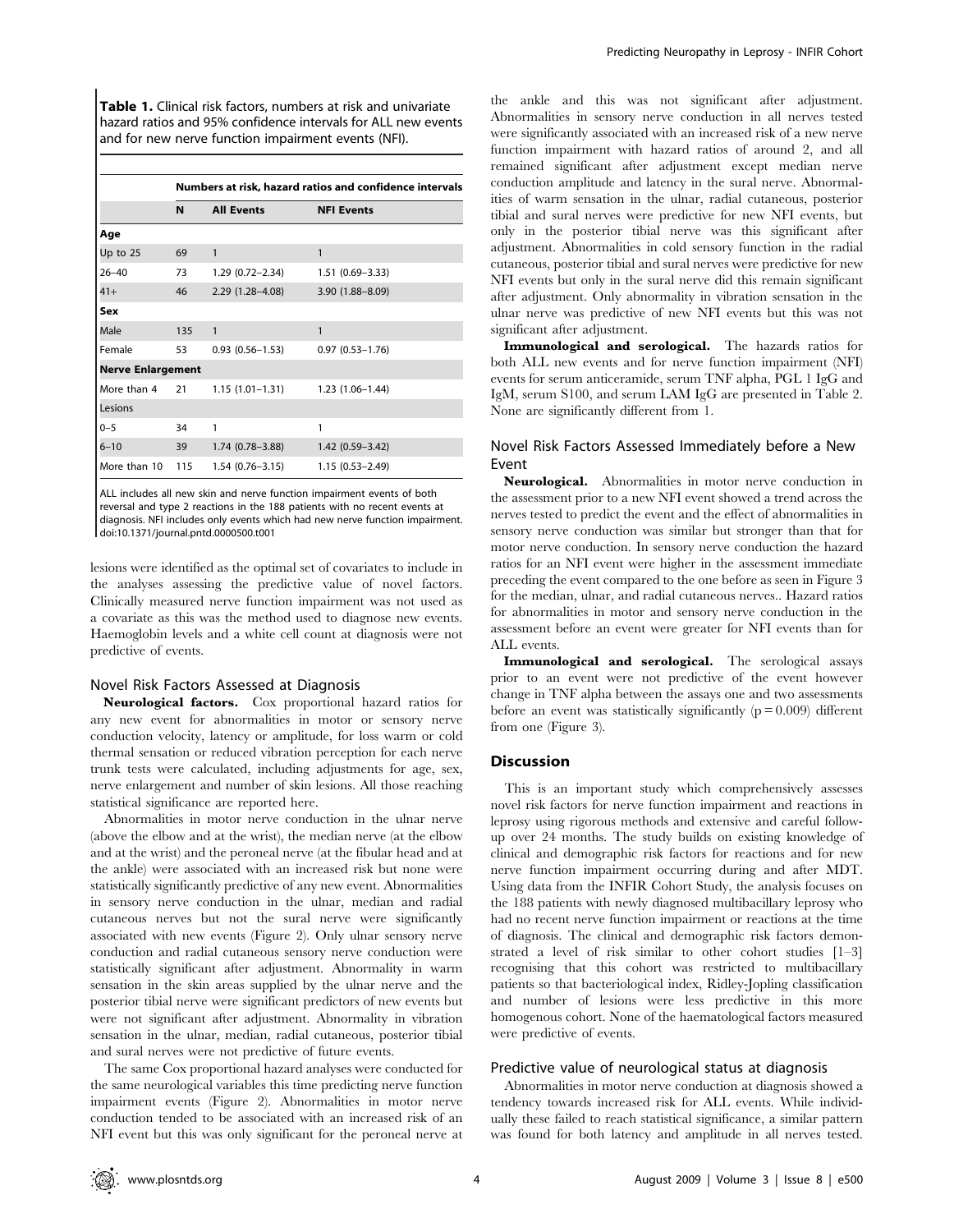# **Hazard Ratios for Abnormalities in Baseline** Motor Nerve Conduction for **ALL Events**



# **Hazard Ratios for Abnormalities in Baseline Sensory Nerve Conduction for ALL Events**



**Hazard Ratios for Abnormalities in Baseline Motor Nerve Conduction for NFI Events** 



| 10 | <b>Sensory Nerve Conduction for NFI Events</b> |  |
|----|------------------------------------------------|--|
|    |                                                |  |
|    |                                                |  |

**Hazard Ratios for Abnormalities in Baseline** 

# Figure 2. Adjusted hazard ratios attached to assessments of baseline motor and sensory nerve conduction for ALL and NFI outcome events.

doi:10.1371/journal.pntd.0000500.g002

There was a stronger effect for ALL events seen with sensory nerve conduction abnormalities at diagnosis compared to motor nerve conduction with ulnar and radial cutaneous nerve conduction remaining statistically significant after adjustment, the pattern for amplitude and latency was similar. Abnormalities in warm and cold thresholds at diagnosis were predictive of ALL events but the effect disappeared after adjustment, any effect of vibration sensation also disappeared on adjustment.

When the analysis was restricted to the 54 patients whose new event included nerve function impairment both motor and sensory nerve conduction were more strongly predictive, particularly sensory nerve conduction where hazard ratios were around 2 and

Table 2. Hazard ratios for abnormalities in serology and immunology for ALL events and for NFI events.

|                | markers at baseline.    | Hazard Ratios and 95% confidence intervals for ALL and NFI outcomes attached to impaired values for serological |                     |  |  |  |
|----------------|-------------------------|-----------------------------------------------------------------------------------------------------------------|---------------------|--|--|--|
|                | N, median, IQR          | <b>ALL events</b>                                                                                               | <b>NFI Events</b>   |  |  |  |
| l Anticeramide | 186, 0.62, 0.36-0.99    | $1.17(0.67 - 2.04)$                                                                                             | $1.02(0.51 - 2.03)$ |  |  |  |
| <b>S100</b>    | 188, 53.0, 34.5-85.0    | $0.80(0.49 - 1.30)$                                                                                             | $0.65(0.35-1.20)$   |  |  |  |
| TNF Alpha      | 188, 2.14, 0.71-17.19   | $0.73(0.36 - 1.46)$                                                                                             | $0.69(0.29 - 1.61)$ |  |  |  |
| PGL1_lgG       | 188, 63.5, 29.50-106.95 | $1.34(0.81 - 2.20)$                                                                                             | $1.07(0.60 - 1.90)$ |  |  |  |
| PGL1 lgM       | 188, 66.5, 38-120       | 1.29 (0.79–2.10)                                                                                                | $1.01(0.57 - 1.77)$ |  |  |  |
| LAM_IgG1       | 188, 1.0, 0-15          | $0.90(0.56 - 1.46)$                                                                                             | $1.02(0.58 - 1.79)$ |  |  |  |
| LAM_IgG3       | 188, 4.0, 3-10          | $0.96(0.60 - 1.54)$                                                                                             | $0.99(0.57 - 1.74)$ |  |  |  |

doi:10.1371/journal.pntd.0000500.t002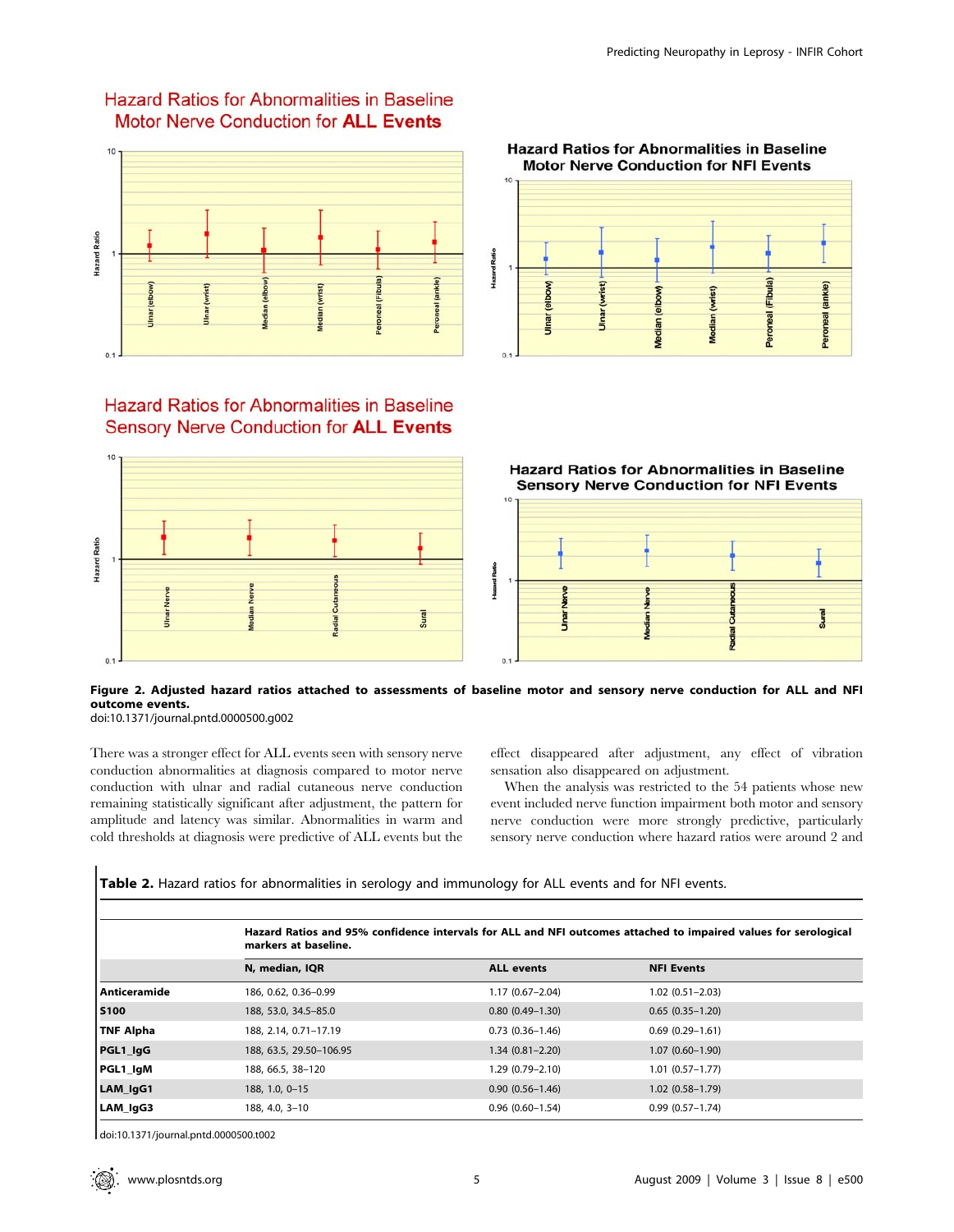

# **Hazard Ratios for Abnormalities in Serology** One and Two months before NFI Events **TNF alpha Anticeramide**



Figure 3. Adjusted hazard ratios for new nerve function impairment events for motor and sensory conduction, and serology abnormalities before an event.

doi:10.1371/journal.pntd.0000500.g003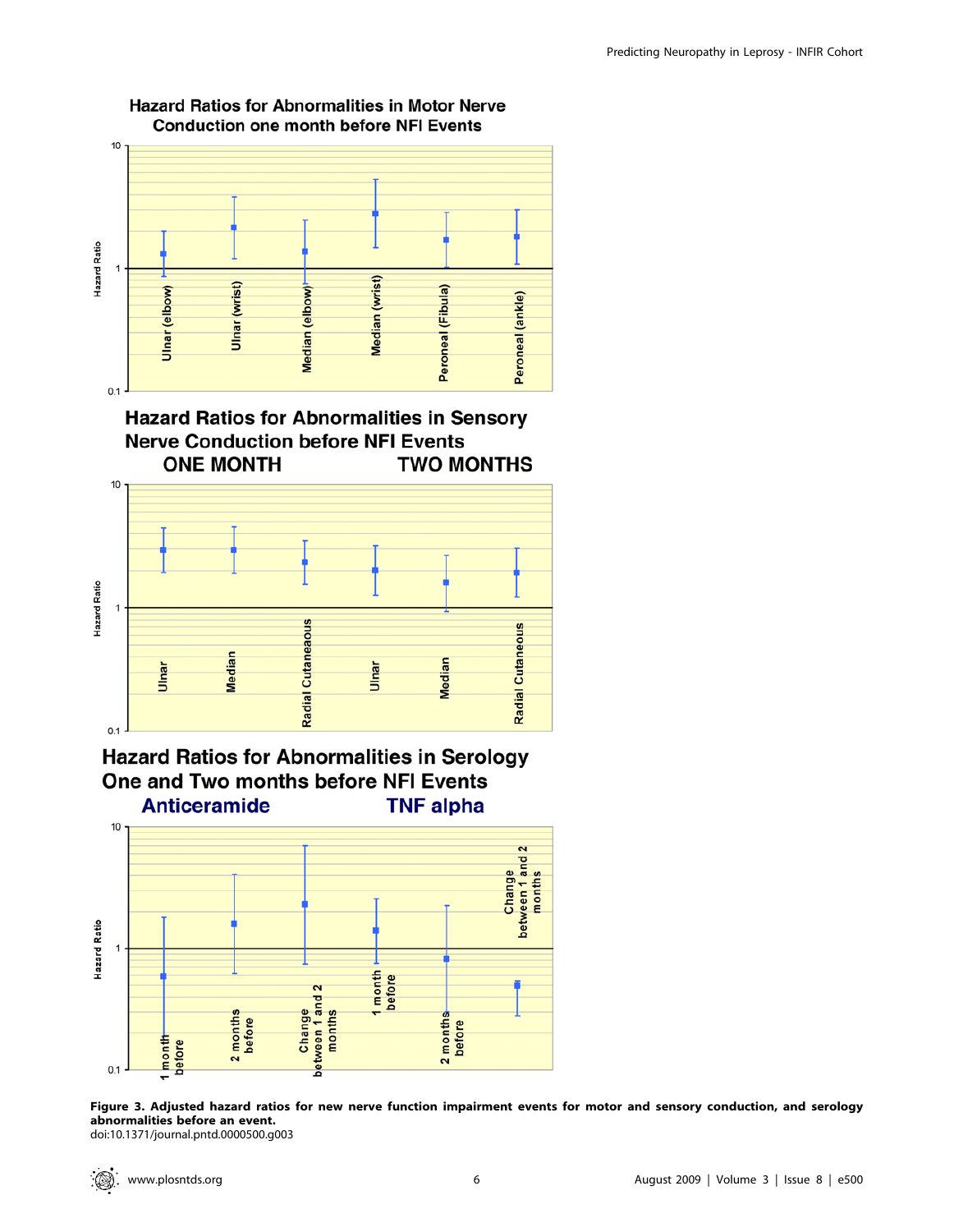remained significant after adjustment. Any effect of abnormality in thermal and vibration sensation disappeared after adjustment. These motor and sensory nerve conduction findings confirm that any nerve function impairment at diagnosis is predictive of events, particularly events which include new nerve function impairment. This confirms the clinico-pathological observation that inflammation in leprosy once established is very difficult to switch off [12]. However the widespread nature of the effect is important as the effect is seen across all peripheral nerve tested. The apparent predictive effect of vibration and thermal sensation disappears on adjustment largely due to age as a confounding factor as has been observed elsewhere [13].

#### Predictive value of serological status at diagnosis

The serological measures selected for this study were those that had been associated with bacterial load [14], nerve damage [15] and reactions [16] in leprosy in previous studies. Measures of LAM antibody and anti PGL1 at diagnosis were inter-correlated and related to bacteriological index but they did not predict events when measured at diagnosis in this multibacillary cohort. Measures of S 100 and anticeramide were also inter-correlated  $(r = 0.40)$  but they were not related to the extent of nerve damage or to reactions at diagnosis and did not predict future events.

#### Predictive value of neurological status prior to an incident event

The pattern of effect of abnormalities in motor and sensory nerve conduction immediately prior to an event was similar to that at diagnosis where sensory nerve conduction had a stronger and more consistent effect than motor nerve conduction, and the effect was stronger for NFI events than for ALL events. Abnormalities in sensory nerve conduction one month prior to an event have a stronger effect than two months prior to the event. An analysis of early diagnosis of neuropathy in leprosy in this study cohort reported that sensory nerve conduction was the most frequent and earliest affected test [17]. These findings may be influenced by the staging of symptoms that varies between individual nerves and the variation in reported duration of symptoms prior to diagnosis.

#### Predictive value of serological status prior to an incident event

A change in TNF alpha levels rather than the absolute level prior to an event was predictive, consistent with the findings in

#### References

- 1. Saunderson PR, Gebre S, Dsta K, Byass P, Lockwood DN (2000) The pattern of leprosy related neuropathy in the AMFES patients in Ethiopia: definitions, incidence, risk factors and outcome. Lepr Rev 71: 285–308.
- 2. Schreuder PA (1998) The occurrence of reactions and impairments in leprosy: experience in he leprosy control program of three provinces in north eastern Thailand, 1978–1995. Int J Lepr 66: 170–181.
- 3. Richardus JH, Nicholls PG, Croft RP, Withington SG, Smith WCS (2004) Incidence of acute nerve function impairment and reactions in leprosy: a prospective cohort analysis after 5 years of follow up. Int J Epidemiol 33: 337–343.
- 4. Croft RP, Nicholls PG, Steyerberg EW, Richardus JH, Smith WCS (2000) A clinical prediction rule for nerve function impairment in leprosy patients. Lancet 355: 1603–06.
- 5. Suneetha LM, Vardhini D, Suneetha S, Balasubramanian AS, Job CK, et al. (2001) Biochemical aspects of Mycobacterium leprae binding proteins: a review of their role in pathogenesis. Int J Lepr 69: 341–8.
- 6. Rambukkana A, Yamada H, Zanazzi G, Mathus T, Salzer JL, Yurchenco PD, Campbell KP, Fischetti VA (1998) Role of *a*-Dystroglycan as a Schwann Cell Receptor for Mycobacterium leprae. Science 282: 2076–2079.
- 7. Shetty VP, Antia NH, Jacobs M (1988) The pathology of early leprous neuropathy. J Neurol Sci 88: 115–131.
- 8. Smith WCS, Anderson AM, Withington SG, van Brakel WH, Croft RP, et al. (2004) Steroid prophylaxis for prevention of nerve function impairment in

previous smaller studies [18,19]. The levels of expression of TNF alpha showed considerable individual variation and the rate of change appeared to be the important predictive factor rather than the absolute level.

This carefully conducted cohort study has confirmed the importance of the clinical risk factors of age, classification, and pre-existing nerve damage as predictors of new nerve function impairment and reactions. Abnormalities in motor and sensory nerve conduction at diagnosis and before events have been demonstrated to be predictive of future events. Sensory nerve conduction is a stronger predictor than motor nerve conduction and is independent of the established clinical risk factors, particularly events that include nerve function impairment. Thermal and vibration sensation shows some evidence of being predictive but this appears to be confounded by age. Serological measures of antibodies to nerve components and to M.leprae cell wall antigens are not predictive of new events but changes in TNF alpha levels occur prior to new events. These findings expand our understanding of the process of nerve function impairment in leprosy showing that nerve involvement is much more widespread and occur earlier than previously understood, and that any nerve involvement is predictive of further impairment. These parameters can be used to identify individual patients at high risk of developing further nerve damage.

#### Supporting Information

Checklist S1 STROBE checklist.

Found at: doi:10.1371/journal.pntd.0000500.s001 (0.06 MB DOC)

#### Acknowledgments

We are grateful to the people who agreed to participate in this study, attending every month, despite the inconvenience of extensive testing. We are also grateful to the staff of the TLM hospitals in Naini and Faizabad, and the BPRC and Stanley Browne Laboratories.

#### Author Contributions

Conceived and designed the experiments: WCSS PGN LD PB SS LS RJ PSR EPWS DNJL WHvB. Performed the experiments: LD PB SS LS RJ. Analyzed the data: WCSS PGN PSR EPWS DNJL WHvB. Contributed reagents/materials/analysis tools: SS LS RJ. Wrote the paper: WCSS.

leprosy: randomised placebo controlled trial (TRIPOD1). Br Med J 328: 1459.

- 9. SundarRao, Sugamaran DST, Richard J, Smith WCS (2006) Multicentre, double blind, randomised trial of three steroid regimens in the treatment of type 1 reactions in leprosy. Lepr Rev 77: 25–33.
- 10. Richardus JH, Finlay KM, Croft RP, Smith WCS (1996) Nerve function impairment in leprosy at diagnosis and at completion of MDT: a retrospective cohort study of 786 patients in Bangladesh. Lepr Rev 67: 297–305.
- 11. van Brakel WH, Nicholls PG, Das L, Barkataki P, Suneetha S, et al. (2005) The INFIR Cohort Study: investigating prediction, detection and pathogenesis of neuropathy and reactions in leprosy. Methods and baseline results of a cohort of multibacillary patients in North India. Lepr Rev 76: 14–34.
- 12. Little D, Khanolkar-Young S, Coulthart A, Suneetha S, Lockwood DNJ (2001) Immunohistochemical analysis of cellular infiltrate and gamma interferon, interleukin-12 and inducible nitric oxide synthase expression in leprosy Type 1 reactions before and during prednisolone treatment. Infection and Immunity 69: 3413–3417.
- 13. Dufour A, Candas V (2007) Ageing and thermal responses during passive heat exposure: sweating and sensory aspects. Eur J Appl Physiol 100: 19–26.
- 14. Jayapal V, Selvibai G, Mahalakshmi K, Pushkala, Regunath K, et al. (2001) Comparative study of anti-\_PGL-1, anti-35 kDa and anti-lipoarabinomannam assays for serodiagnosis of leprosy. Indian J Lepr 73: 229–237.